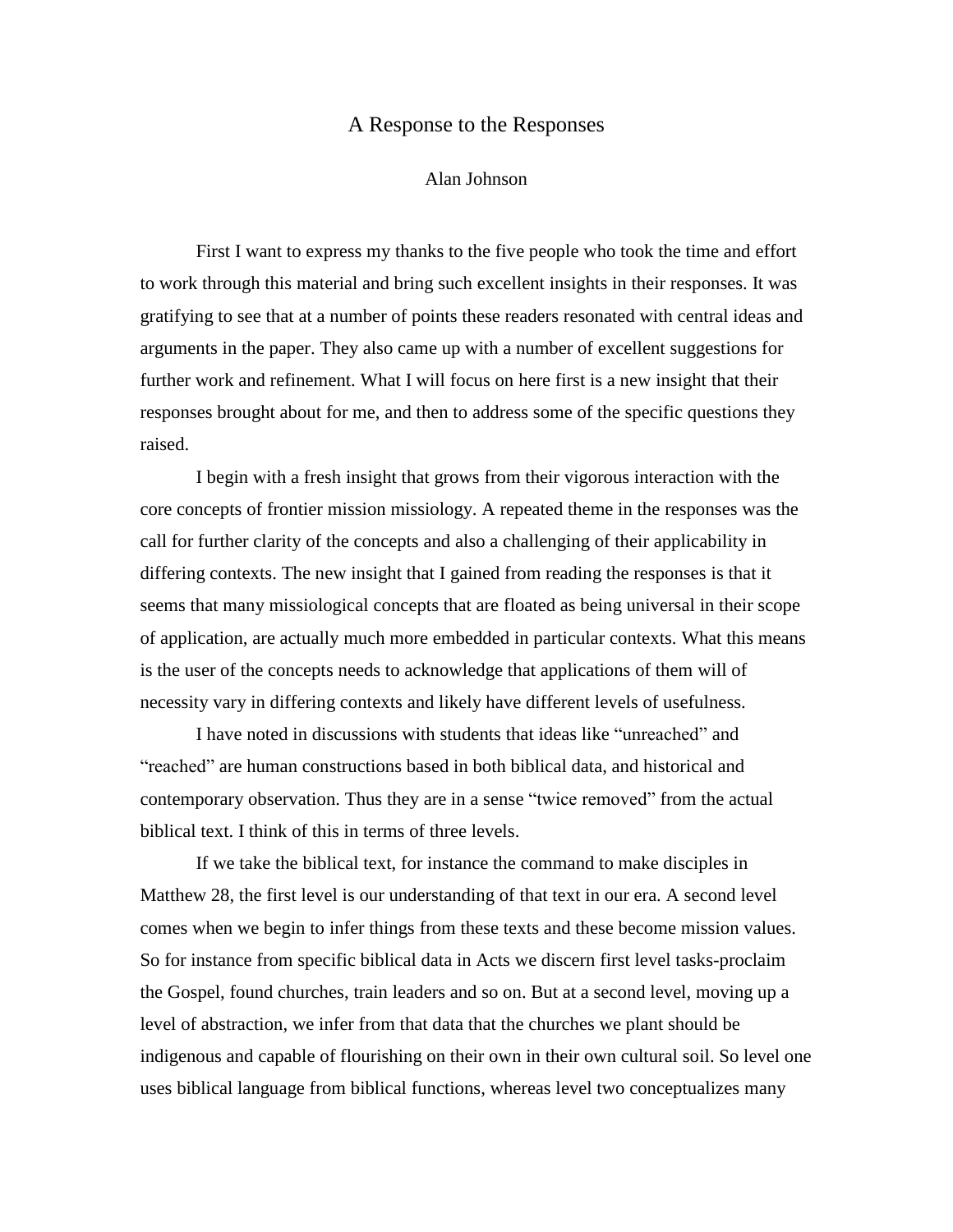pieces of biblical information into a concept, such as the notion of the goal of an indigenous church.

But there is a third level that draws on biblical data and historical observations to develop useful mission concepts that are even more abstract and distant from the biblical text itself. When we move to things like reached/unreached, national church, partnership and so on, these are powerful ideas at a more abstract level and have the potential for broader application.

The responses to the paper helped me see more clearly that even these apparently more abstract concepts are actually products of a particular configuration and era, and as such need careful consideration when hunting an application outside of the framework in which it was generated. The idea of reached/unreached ethnolinguistic groups was generated specifically around the setting of large religious blocks with few Christians, such as the Hindu, Muslim and Buddhist worlds. The trap of the double blind illustration that I used was not theoretical for me but lived experience in Thailand with its Buddhist majority and Christians from that group and a Muslim minority with hardly any Christians and no churches.

The idea of 'peopleness,' reached, and unreached provide both explanatory power and the ability to think strategically about what to do. Murray Cornelius' experiences in African populations of ethnic and tribal diversity resonate well with these ideas. He also finds the concepts helpful with the diaspora from unreached peoples coming to Canada and the need for appropriate missional response from the church there to their presence.

However for other respondents the concepts are not as helpful without making adjustments. Alexander argues that ideas like unreached and other current popular missions ideas need to be revisited in light of global change. The Gaylens rightly point out the problem with the arbitrariness of the percentage of any form of the Christian faith as the breakpoint for "unreached" that put populations with very low levels of evangelical Christians into the "reached" pile. They also note some of the complexities of thinking in terms of ethnicity in the European setting.

My feeling is that there is a tremendous amount of "strategic" power in these third level mission concepts like unreached/reached, people group, national church and partnership. However, they bring the most power and clarity in the specific scenarios in

61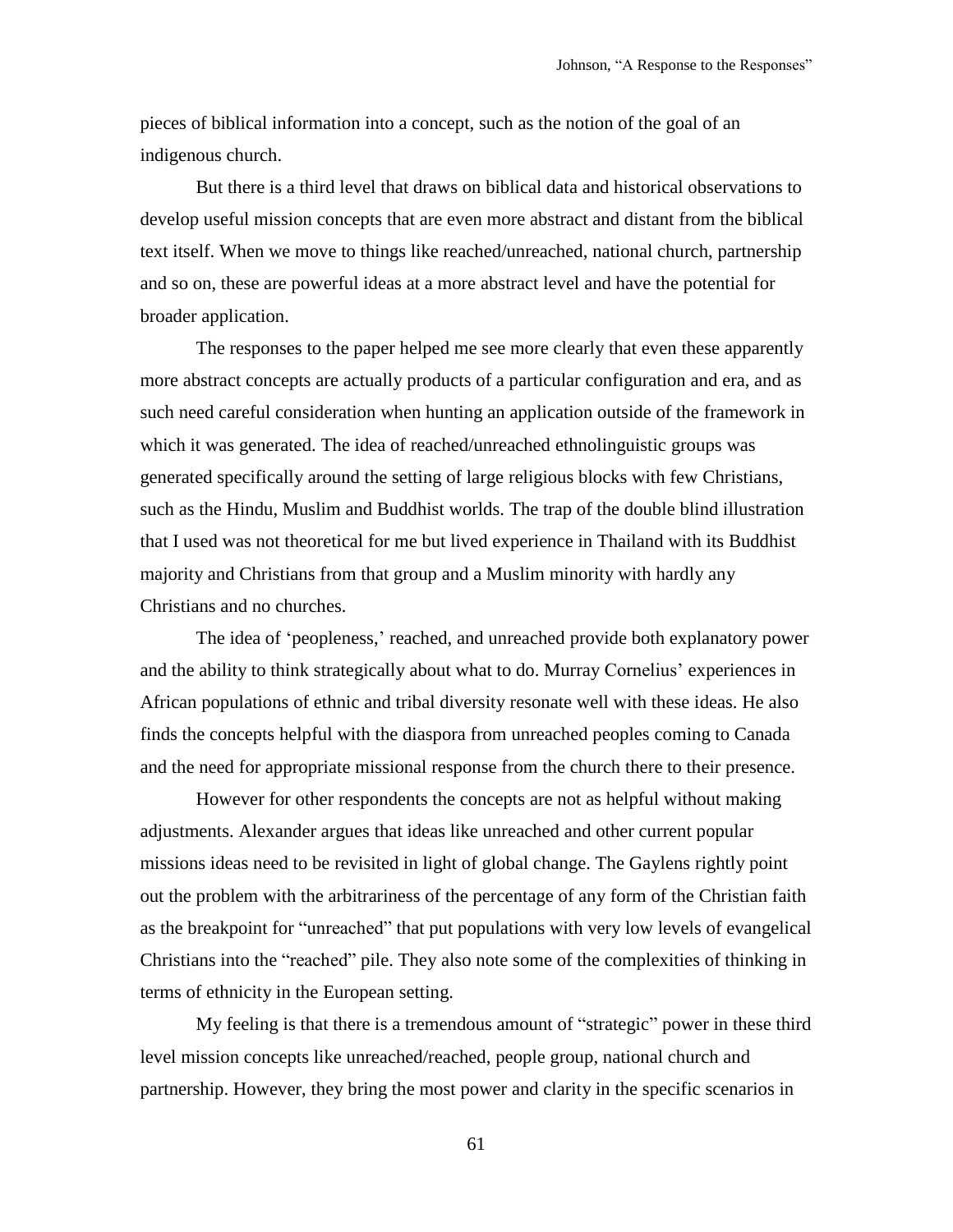which they were birthed. Outside of those settings, the concepts require reframing and additional supportive ideas in order to be useful in the new setting.

It is also important to make a distinction between the concept itself and an application that may lie outside or go beyond the original range of intent in the concept itself. The whole idea of "people group" is often questioned on an anthropologic basis or in light of globalization and the breaking down of boundaries, and the vast movement of people both voluntary and involuntary. The utility of the idea of discrete groups is questioned in a world with so many homogenizing forces. Here is where a solid grounding of the big picture of a concept is needed. One point in Ralph Winter's work that was neglected is the idea that the number of unreached people groups was never a closed issue. The point was never to try and get an exhaustive listing of every ethnic group but rather to identify on the ground when a barrier is encountered that slows down the progress of the Gospel or makes its reception very difficult. His idea of a unimax group, meaning the unified maximum group where the church can be planted without encountering barriers of acceptance or understanding, never caught on. The reality is that you can only find these barriers on the ground and they become the boundary lines for starting a new church planting movement among the new group. Totally quantifying all the ethnic groups of the world, as helpful as this is for getting a sense of the absence or presence of the Christian faith among them, was never the point.

The power then in this concept of an unreached people is the impulse that it brings to cross-cultural mission scenarios to constantly ask the question, "who is not being reached by the version of faith that we are sharing?" It brings a resistance to the temptation of "one size fits all" views, where local churches or missions simply assume that everyone in their orbit is equally capable of responding to the version of the Gospel they are sharing.

I will finish here with some comments on specific questions from the responders. Alexander rightly observed the lack of specific illustrative material. The reason for this had to do with the circumstances under which the paper was written. There was a time in our mission when frontier mission concepts and associated ideas were controversial and not well received. As I began to write on this topic my goal was to try and build bridges between the missiology of my organization and frontier mission thinking. Part of my

62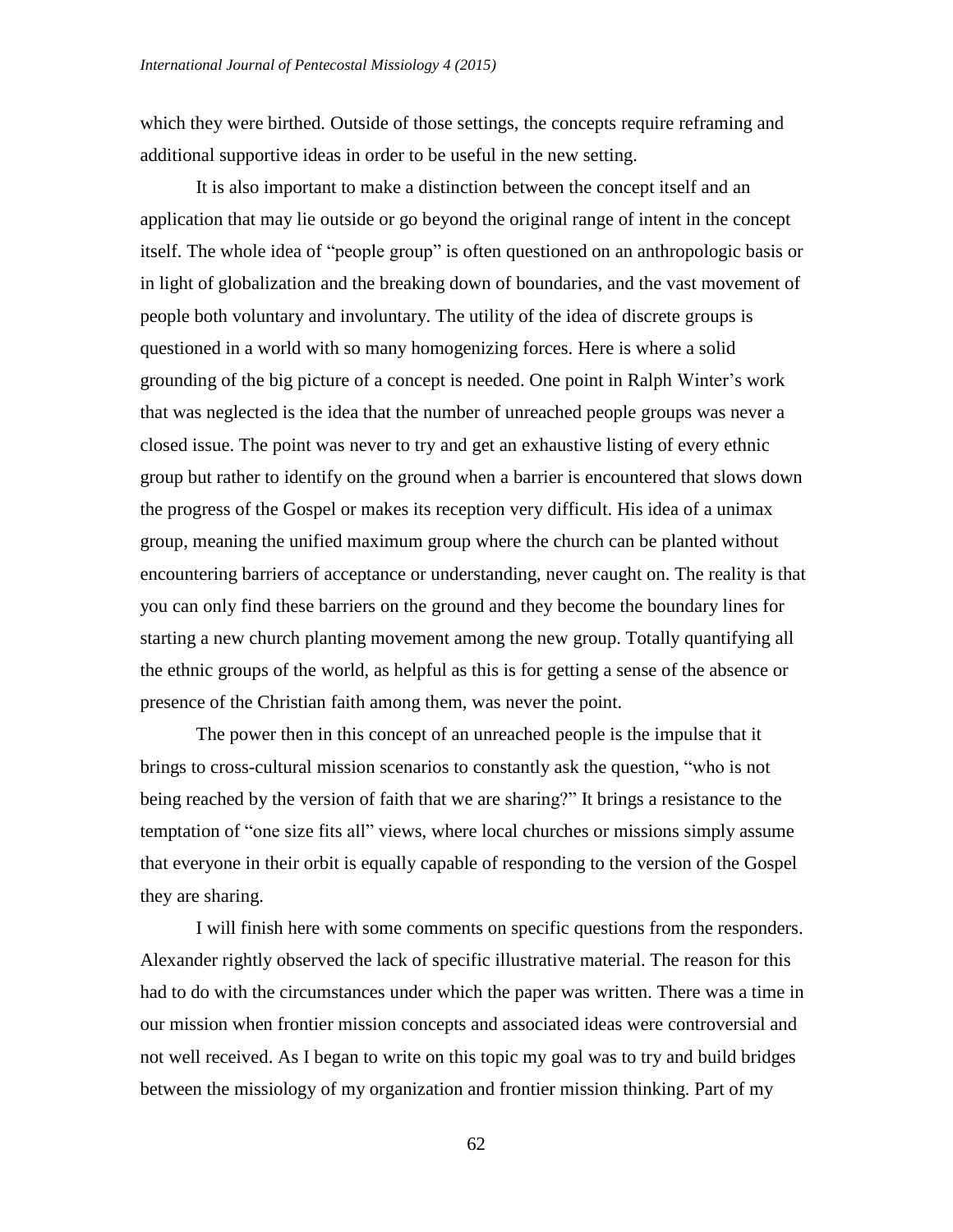strategy was to keep the discussion at the abstract concept level and not to introduce specific examples that would be seen as a critique of current practice.

This scenario also explains why I appear to be not radical enough in some of my suggestions. It was because I was attempting to push things in a new direction without completely alienating my audience.

Regarding the application of unreached people groups concept to the European work of Assemblies of God World Missions (USA) (AGWM), once the environment in the organization changed to a more positive view towards unreached people groups, it provided the chance to refine our response to the realities of the unreached. I was part of a missiology think-tank writing group tasked with looking at defining 'Unreached People Groups' and the AGWM response to that challenge. We advocated the acceptance of the definition of unreached people by the Joshua project database, but that we would not be bound by it in terms of strategy development. We developed a rubric that started with any county or people groups less than 1% Evangelical Christian. This had the result of immediately bringing 20 countries in Europe into strategic focus.<sup>1</sup>

I also want to clarify a couple of points raised by Dyer. I want to be clear that the position regarding the national church being contiguous with the borders of the nation state is not something that I am advocating. My argument was that it seemed to me this view was assumed rather than required by the concepts of indigeneity being taught. One of my major points was the need to challenge this assumption in order to open the door to see the Gospel rooted among other peoples. To de-link the national church concept from nation state boundaries opens the possibility of forming multiple national churches within the boundaries of one nation state rather than forcing other ethnic groups coming to faith to be integrated into the existing council. While in some cases this works, and in other cases a single national council is an umbrella for different people or language groups, there are other contexts where having a separate national church for the new movement would be much better for identity and evangelistic effectiveness.

Dyer also wondered about the missionaries' involvement with already existing national churches and if they were operating in the local language. In my experience in AGWM, language learning is a core value, and the vast majority of workers are able to speak the language of the people they are working among. My raising the question of having missionaries working among the existing church had to do the frontier mission idea of redundancy. When missionaries do work that local

63